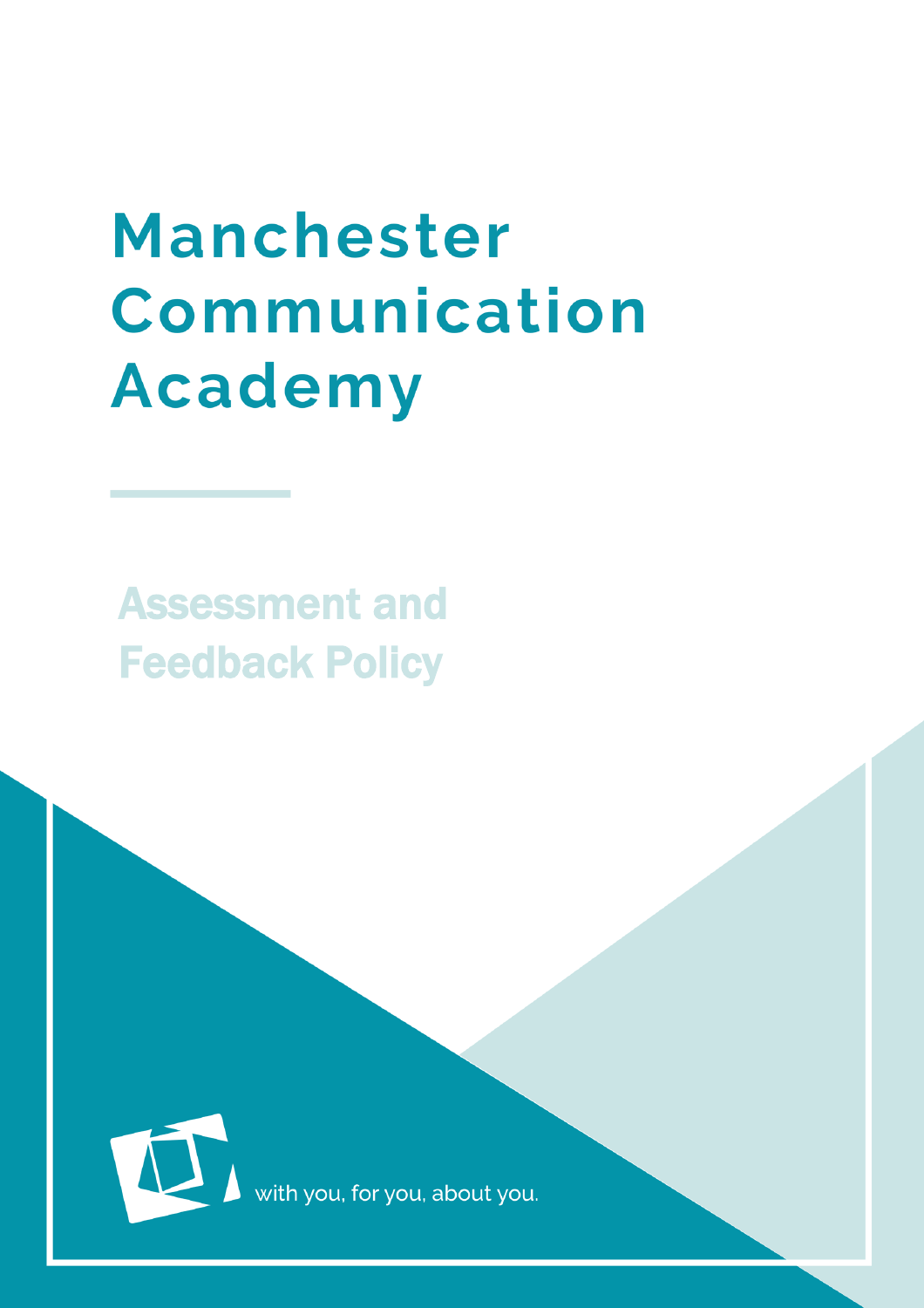| This document has been approved for operation within |                                         |
|------------------------------------------------------|-----------------------------------------|
| Date of last review                                  | <b>July 2018</b>                        |
| Date of next review                                  |                                         |
| <b>Review Period</b>                                 |                                         |
| <b>Date of Trustee Approval</b>                      |                                         |
| <b>Status</b>                                        |                                         |
| <b>Person Responsible for Policy</b>                 |                                         |
| <b>Owner</b>                                         | <b>Manchester Communication Academy</b> |
| <b>Signature of Approval</b>                         |                                         |

## Executive Summary

- 1. Formative assessment through written STAR feedback must take place on a frequent basis to ensure the progress of students is maximised.
- 2. Live marking and live feedback should occur frequently to minimise marking outside of school.
- 3. Student progress should be mapped using the MCA descriptors, tracking progress towards targets and ensuring development areas are highlighted to students.
- 4. During feedback, targets set should focus on skills rather than testing knowledge, allowing students to develop a skill that can be reapplied to learning.
- 5. During feedback, actions set should give students a clear opportunity to reflect and demonstrate progression.
- 6. Teachers should ensure that student responses within feedback are checked to address any further misconceptions.
- 7. All students should reflect on feedback and assessment, ensuring targets are worked towards.
- 8. The presentation policy must be followed and addressed if there are any issues.
- 9. A half-termly work scrutiny will be conducted by the Subject Leader followed by a termly joint work scrutiny between Subject Leaders and SLT to ensure consistent practice is acknowledged and shared.
- 10. Within Sims data collections, entry sheets will be open one week beforehand but should be completed between Monday-Wednesday. This allows Subject Leaders a one-week quality assurance window to hold one to-ones with class teachers, using formative and summative samples to ensure validity and accuracy of data.
- 11. Within data entry collections, MCA level descriptors (0-9) will be used indicating a level that students are working towards either developing (.3), secure (.5) or confident (.7) within this descriptor. This creates confidence around working levels and allows for clear tracking forward.
- 12. Staff should ensure Standard English is modelled within their literacy and oracy throughout feedback.

# Our Purpose

At Manchester Communication Academy our wider purpose is to provide an exciting and challenging experience for our learners in a supportive and caring environment. Consistent, effective feedback and personalised target setting should be a core driving force behind the level of challenge and reflective learners we seek to create. Consistent approaches to feedback across all subject areas allows security and assurance for our learners, empowering them to not only understand their learning, but to own it. We want feedback to be live, where possible, utilising time within open-plan lessons and additional adults, to ensure that staff are discouraged from taking marking home – where possible, it's built into curriculum time to reduce workload and maximise effect.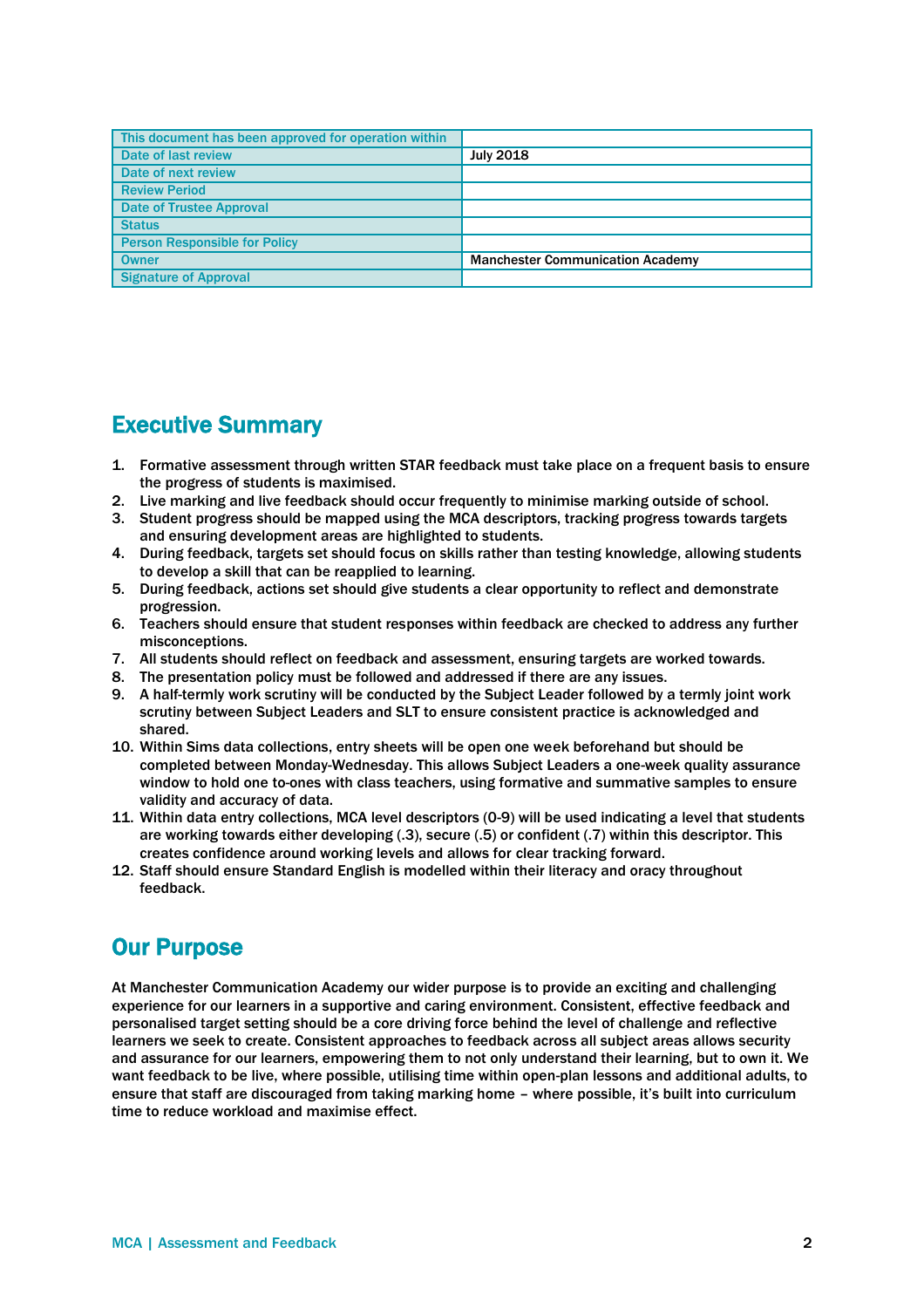# National Context

In the current Ofsted framework, the outstanding criteria for teaching, learning, assessment and outcomes includes:

Scrutiny of pupils' work, with particular attention to:

- pupils' effort and success in completing their work, both in and outside lessons, so that they can progress and enjoy learning across the curriculum
- how pupils' knowledge, understanding and skills have developed and improved
- the level of challenge and whether pupils have to grapple appropriately with content, not necessarily 'getting it right' first time, which could be evidence that the work is too easy
- how well teachers' feedback, written and oral, is used by pupils to improve their knowledge, understanding and skills. pupils' effort and success in completing their work, both in and outside lessons, so that they can progress and enjoy learning across the curriculum

In evaluating the accuracy and impact of assessment, inspectors will consider how well:

- teachers use any assessment for establishing pupils' starting points, teacher assessment and testing to modify teaching so that pupils achieve their potential by the end of a year or key stage; inspectors should note that Ofsted does not expect to see any particular system of assessment in place assessment draws on a range of evidence of what pupils know, understand and can do across the curriculum
- teachers make consistent judgements about pupils' progress and attainment, for example within a subject, across a year group and between year group
- teachers provide pupils with incisive feedback, in line with the school's assessment policy, about what pupils can do to improve their knowledge, understanding and skills. The pupils use this feedback effectively
- teachers are determined that pupils achieve well. They encourage pupils to try hard, recognise their efforts and ensure that pupils take pride in all aspects of their work. Teachers have consistently high expectations of all pupils' attitudes to learning
- pupils are eager to know how to improve their learning. They capitalise on opportunities to use feedback, written or oral, to improve.

# **Rationale**

We want to nurture a culture whereby students are proud of their learning, their ideas and their work. The purpose of recording this learning is to receive the coaching and feedback from our skilled professionals on how to extend their learning further. It is the duty of all teaching staff to assess student work and provide timely feedback concerning students' progress. The focus of written and verbal feedback is on helping students' progress in their learning and to help build their self-esteem, showing them what they must do in order to improve further. It is important that we plan for and respond to the learning of our students through various types of assessments.

# Types of Assessment

Formative Assessment: This contributes to learning through providing feedback and takes place throughout lessons in various forms. The feedback, whether written or verbal should indicate what is good about a piece of work and why this is good; it should also indicate what is not so good and how the work could be improved. Effective formative feedback will affect what the student and the teacher does next.

At MCA, written feedback from formative assessment will follow the STAR approach on a frequent basis, to ensure the progress of students is maximized, moving learning forward. Presentation and literacy feedback will also be included as outlined below.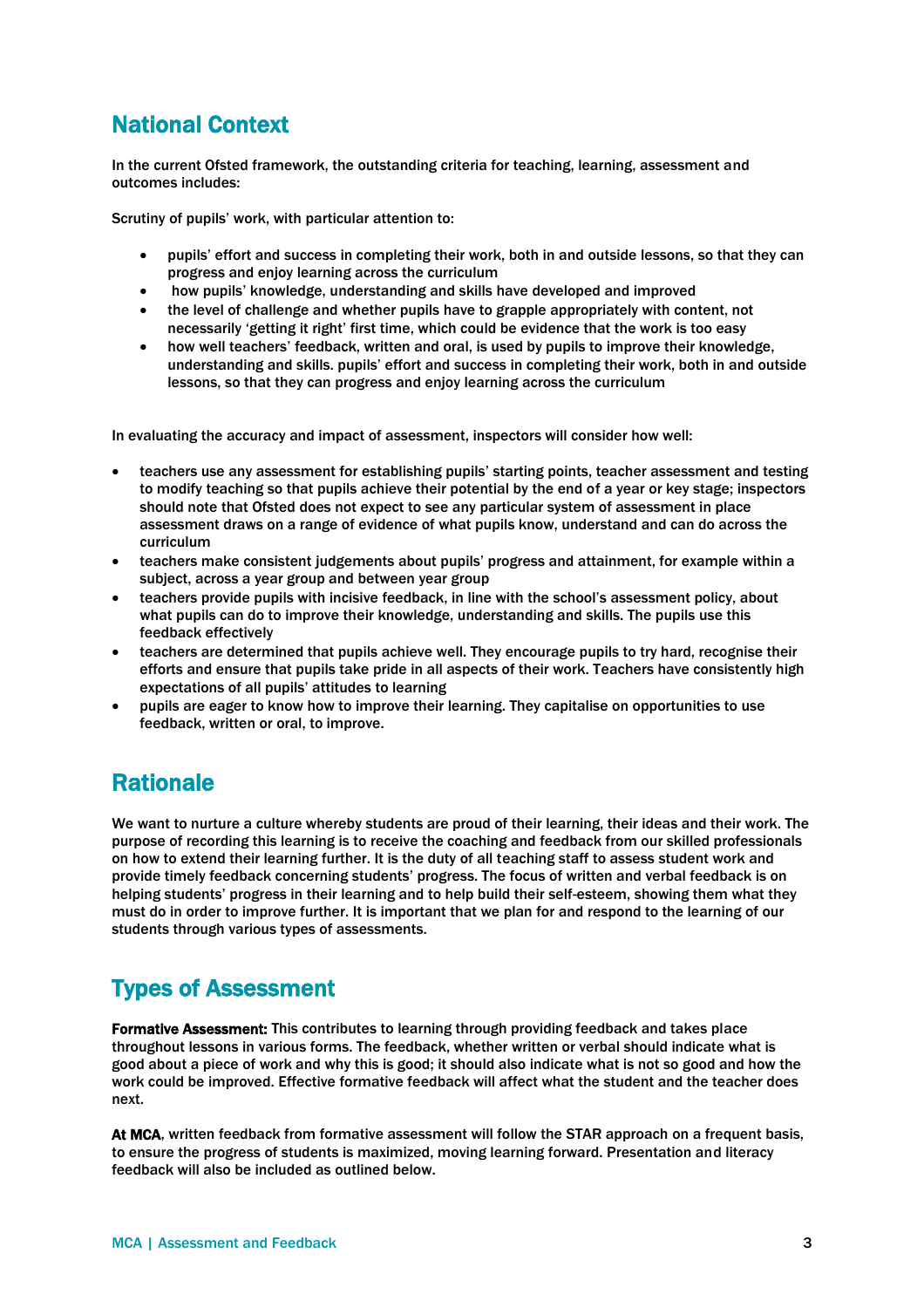Summative Assessment: Summative assessment demonstrates the extent of a learner's success in meeting the assessment criteria used to gauge the intended learning outcomes of a module, and which contributes to the final mark given for the module. It is normally, though not always, used at the end of a unit of teaching. Summative assessment is used to quantify and reward achievement. For all these reasons the validity and reliability of summative assessment are of the greatest importance. Summative assessment can provide information that has formative/diagnostic value.

At MCA, summative assessment will follow the procedure outlined in this policy and will take place at the end of each subject module. Formal, calendared, synoptic assessment will take place at least twice a year at KS3 and three times a year at KS4. All summative assessments will provide written feedback using the STAR approach.

Synoptic Assessment: Assessment that holistically covers a range of content taught throughout a period of time. Within KS3, these will take place at the end of each year within core subjects. Within Year 10, PPEs will take place at during the Summer 2 term within Pot 1 and 2 subjects. Within Year 11, one PPE exam will take place within Spring 1.

## Formative Assessments

#### The STAR approach

Through feedback, the students must be encouraged to take responsibility for improving their learning and they should engage in focused and recorded dialogue (verbally or within written dialogue) with their teachers about implementing these targets. This should occur on a frequent basis to ensure that reflection on learning is maximized. Following a STAR target, time should be allocated within the consequent lessons for the student reflection and response. Teachers should acknowledge the responses to actions that they have set during the next feedback cycle.

- S Success is clearly identified
- T Target is set, focusing on a skill
- A Action required is stated
- R Response is completed, demonstrating the skill set in the target

#### The STAR Approach: A Guide to Comments

Success: A statement indicating how a piece of work meets the success criteria. This is most likely to take the form of a positive constructive comment confirming where the piece of work is correct.

*Possible sentence starters:* 

- You have mastered the skill of …
- You have excelled at …
- This is a good piece of work because you have demonstrated…
- This is a good piece of work because you have thought about…

Target: A comment that is focused on developing a skill which is currently preventing progression for the individual student. The target must be clear and actionable based on the success criteria or assessment objectives.

#### *Begin sentences with the skill* that is needed:

- Integrate xxx into your explanation …
- $\bullet$  Identify the xxx ...
- Explain xxx …
- Explore the xxx
- Focus on xxx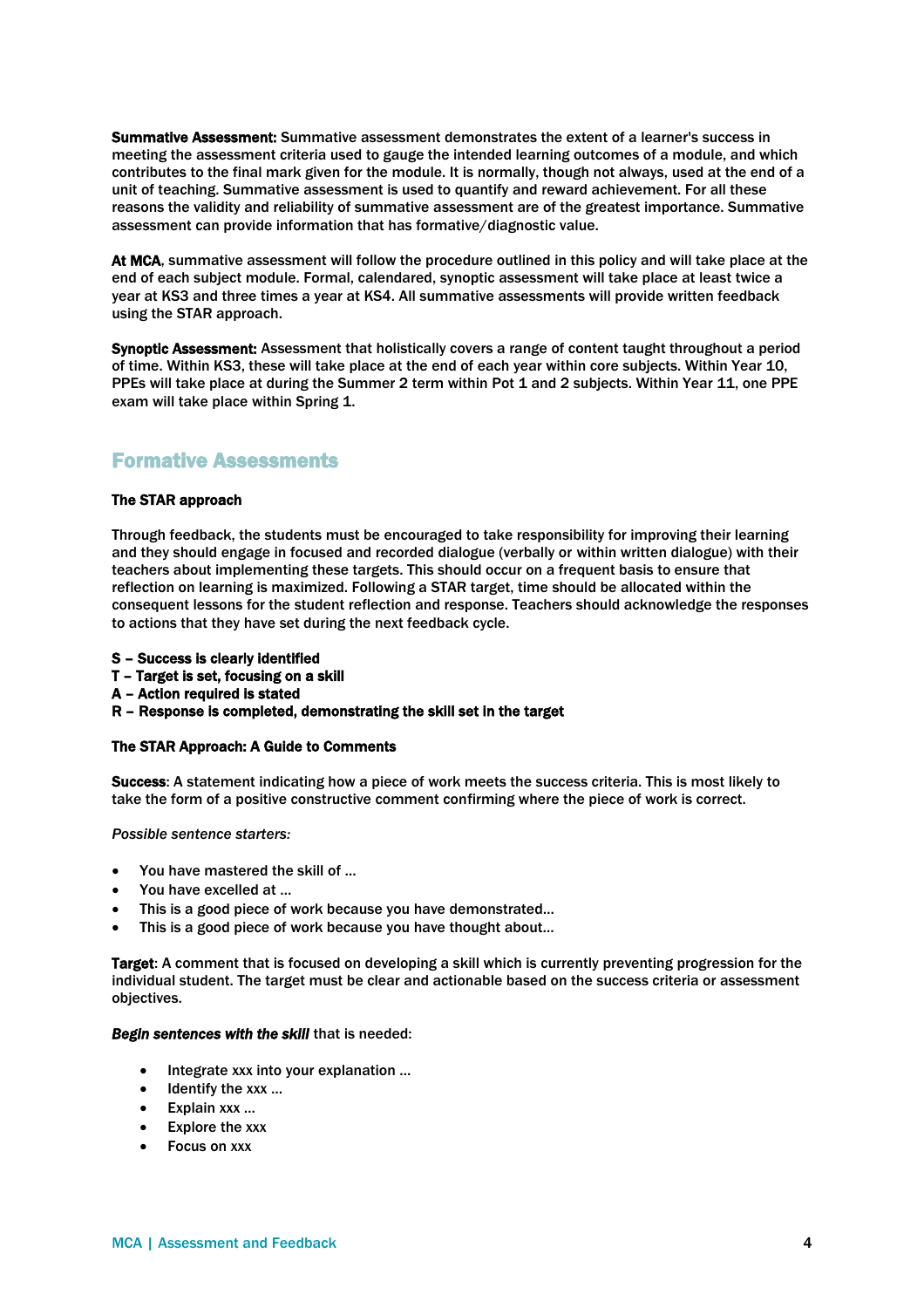Action: This task allows the student to demonstrate their target, embedding it into their learning. The action for students should be personalised and support progress. If the action is for a student to redraft a piece of work, this should be referred to as 'upgrading' or 'editing' work with a clear focus on what aspect/skill they are focusing on.

*Begin sentences with the action that is needed:* 

- Can you respond to the teacher comments and upgrade your work?
- Complete the attached task to embed the skill listed above
- To help you with your work you need to go the breakout table next lesson to complete a tutorial
- Redraft the highlighted section, focusing on the target set

Response: This should be a completion of the 'Action' alongside the target/action so that the process of learning is collated. Staff must acknowledge the completion of this action, challenging misconceptions and praising progress.

#### Ensuring Progress is Made

After reflection time has been completed, circulate within the consequent lessons (or within base lessons with additional adults) to ensure that a student has fully reflected on the STAR feedback, demonstrating their understanding. Address any further misconceptions and/or praise progress made. Simple acknowledgement of the student response could be signposted via teacher signature, praise or reward stamps.

#### Using STAR to Inform Planning

Formative assessment indicates strengths and areas to develop for each student. This should be used to plan effectively in consequent lessons, altering seating plans/ group work/ differentiation of tasks or homework activities set/Study Support content or use of additional adults in the learning environment. If a student has still not embedded a skill previously set in a STAR feedback, extra resources and intervention should be in place to ensure a student can develop this skill in order to progress forward. The same target should not be set in successive feedback as the student is in clear need of additional support. If, despite all teaching interventions, a skill is not understood and developed, escalation should occur to the relevant lead, to ensure that a wider intervention is established. As a strategy, students who are furthest away from achieving their target should have books marked first within the marking cycle.

#### Marking Literacy Across the Curriculum

Every teacher is a literacy teacher and therefore must promote the correct use of literacy where appropriate in student work. Ensure that each student has their Literacy/Numeracy front cover on their books and that the termly focus is incorporated into your feedback (if and when necessary). When a student makes a recurrent literacy error, ensure that time is given to correct misconceptions.

#### Common misconceptions that should be corrected are: o

- Lack of paragraphs: use TIP TOP to ensure that if the TIme, Place, Topic or Person alters, so do paragraphs.
- Spelling Errors: repeatedly spelling a high frequency word incorrectly.
- Punctuation Errors: apostrophes for plurals or as verb endings, incorrect use of commas or full stops, incorrect capital letter usage.

#### The Presentation Policy

All work should be presented to a high standard, typified by the students' excellent presentation, attention to detail and pride in their work.

- 1. Always write in blue or black ink.
- 2. Write the date and title clearly and underline them both.
- 3. Use all pages in your book.
- 4. Do not graffiti on any part of your book.
- 5. Write clearly and do not scribble out.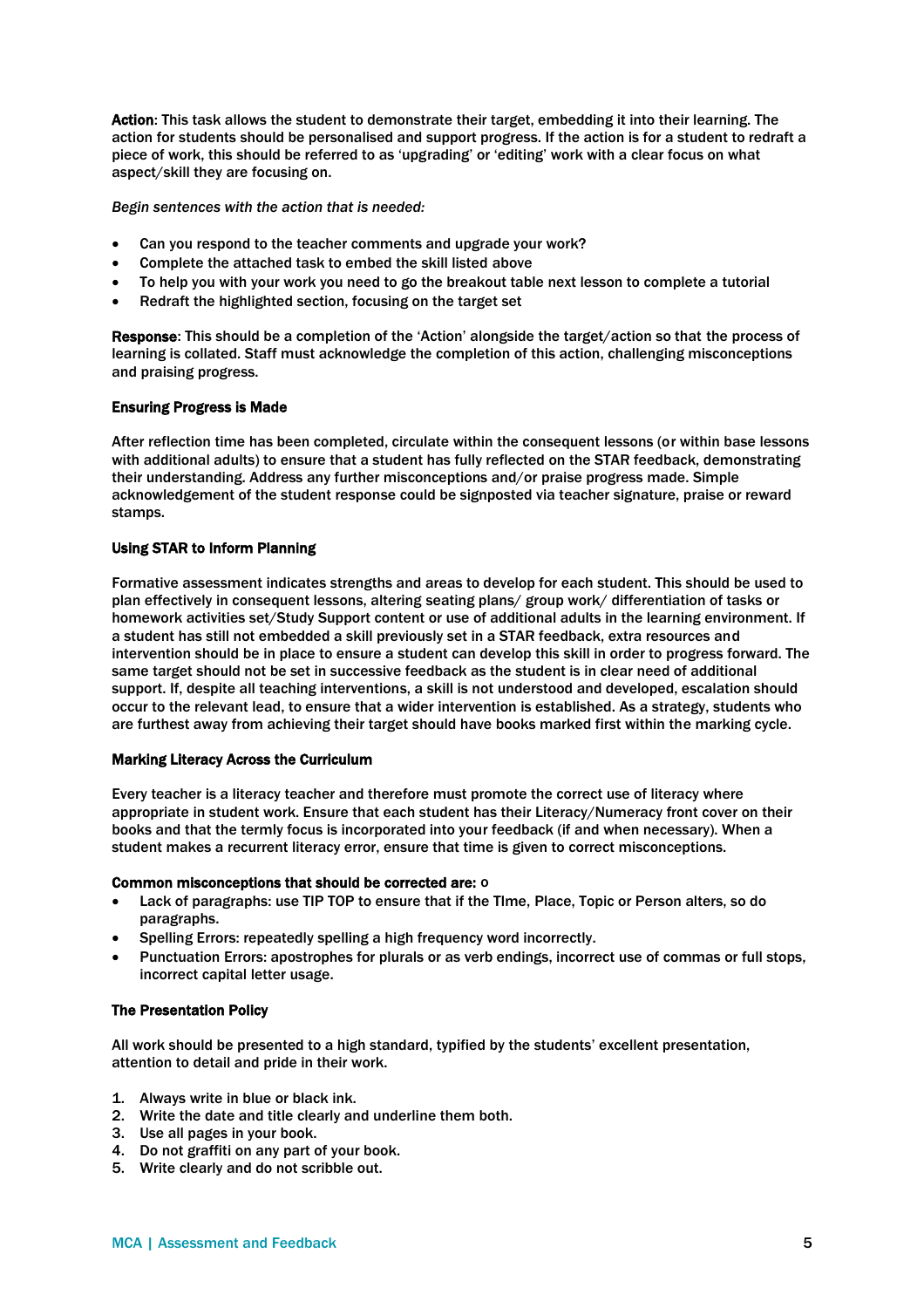#### Marking homework

All homework should be purposeful and marked as soon as the students hand it in. This can be teacher or peer marked, however peer assessment must be ratified by the teacher. Homework in books should be clearly signposted and have a demonstrable impact on learning. See the Homework Policy for more details. Where appropriate the STAR feedback model can be applied in order to ensure consistency of feedback.

#### Use of Peer and Self-Assessment

When used, evidence of peer and self-assessment needs to be explicit it should be clearly signposted and include the name of the peer marker and the date. Peer and self-assessment must serve a clear purpose and support prior and future learning. Peer and self-assessment should refer to the lesson success criteria in order to form effective feedback. If this is not an outcome, it should be avoided.

#### Quality Assurance: Feedback

Subject and Area Leaders will conduct work scrutiny from a cross-section of students each half-term to identify consistent strengths alongside areas to develop. This will form action plans every half-term within the Departmental Quality Assurance Booklet, reflecting the continuing progress within each department. Each term, SLT will conduct work samples with Subject/Area Leaders with a cross-section of students, triangulating department quality assurance alongside gaining a whole school areas of strength and for development. Whole school samples will provide insight as to how the Academy can build on current strengths and best practice. The feedback from this process will be given during the Area Leaders planning meeting, to be forwarded to all teams. Feedback that moves learning forward

#### Focus Questions during Departmental Work Scrutiny

During the department work scrutiny and student voice, the following prompt questions are used as stimulus. The purpose is to evaluate consistent strengths, inconsistent strengths and areas for development across a department.

- 1) Is student/teacher interaction conducive to learning?
- 2) Are teachers setting targets that are skills driven or content driven?
- 3) Pedagogically, are a range of teaching tasks evident?
- 4) Are STAR checkpoints stretching and challenging?
- 5) Is formative/summative assessment evident?
- 6) Is progress over time evident?
- 7) Are students redrafting and reflecting on learning?
- 8) Are students demonstrating pride in tasks/learning?
- 9) Are key cohorts evidently differentiated for?

The emerging inconsistencies will form an action plan for a department to work on within the following half-term. These should be questions staff ask of themselves when reviewing their own practice as they are indicative of how effective our feedback and consequent planning are.

#### Department Best Practice

Each department is encouraged to create a portfolio of best practice. This could be photocopies of best practice evidenced within a work scrutiny or books from previous students. Examples of best practice could be collated with a focus on the following areas in order to allow new staff, trainees and NQTs access to the best practice.

#### Examples of best practice to collate:

- Effective STAR processes whereby learning is enhanced
- Questioning that deepens student learning
- Literacy focus and corrections
- Student responses which show a development of learning
- Formative assessment which has been clearly embedded within the summative assessment
- An improved presentation of work over time due to teacher intervention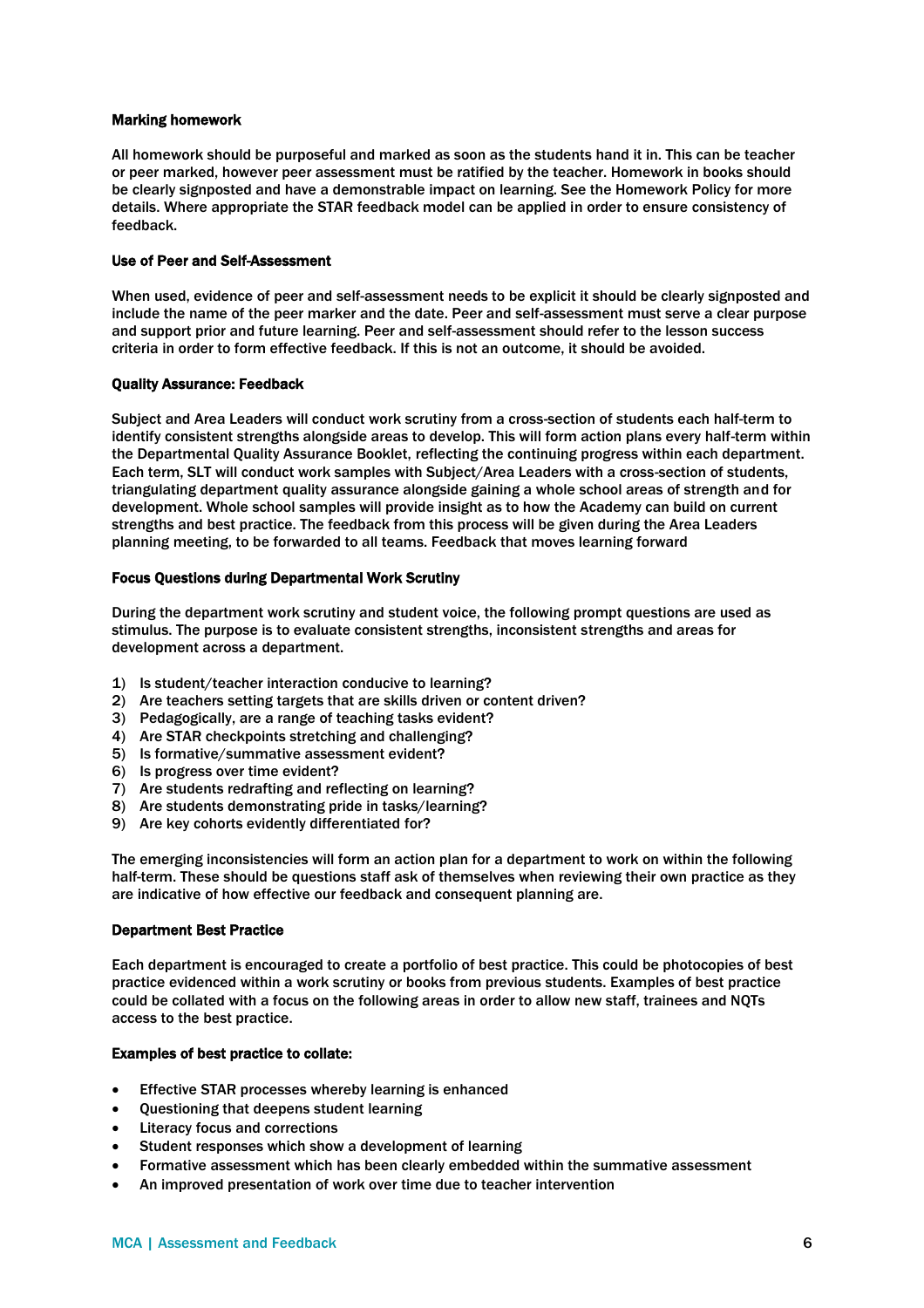- Effective peer and self-assessment within work
- Praise which is focused on learning.

### Summative and Synoptic Assessment

#### Quality Assurance: Assessment

Following each Sims data collection (for reports), Sims will be open one week early but as a minimum staff have from the Monday – Wednesday of that week to enter data. This is proceeded by a one-week window for Subject Leaders to quality assure the data entry, holding one-to-ones with teaching teams to ensure predictions and current levels are valid and accurate, using evidence of current summative and formative assessments as indicative markers of current progress. These conversations could be used by staff to build to their Performance Development documentation.

#### Recording Assessment

Students: In order for students to identify their own progress, students should record their skills-based targets throughout the year, ensuring that our students are able to reflect on their own achievements whilst also focusing on their on-going areas for improvement. Progress sheets (Appendix 1) could be inserted onto books/folders, to track these changes.

#### Data Collection

The use of MCA descriptors (see separate APP grids document) should underpin all progress and tracking throughout KS3 and KS4, allowing staff to measure and develop the transferable skills within each GCSE grade descriptor, ensuring learning is consistently tracked despite a change in key stage. In some subjects (Science and MFL) Pearson Steps are currently used to inform teacher judgements based on external systems. Staff enter current progress as a decimalised number which is converted in-line with the equivalent MCA descriptor for reporting, as evident in the table below.

| <b>MCA Descriptor</b>                                        | Developing (.3)                                                                                                                          | Secure (.5)                                                                                                                             | Confident (.7)                                                                                                                                                         |
|--------------------------------------------------------------|------------------------------------------------------------------------------------------------------------------------------------------|-----------------------------------------------------------------------------------------------------------------------------------------|------------------------------------------------------------------------------------------------------------------------------------------------------------------------|
| Select the grade from 0<br>-9 that a student is<br>applying. | <b>Student demonstrates</b><br>some aspects of this<br>grade descriptor, but<br>not consistently<br>applying some skills.                | <b>Student demonstrates</b><br>all aspects of this level.<br>but not consistently<br>applying all skills.                               | <b>Student demonstrates</b><br>all aspects of this level.<br>consistently applying<br>all skills yet has not<br>developed aspects of<br>the grade descriptor<br>above. |
| Example:<br>1.3                                              | .3<br>Student A shows some<br>elements of a grade 1<br>descriptor, but hasn't<br>consistently<br>demonstrated them<br>across their work. | .5<br>Student A shows all<br>elements of a grade 1<br>descriptor, but hasn't<br>consistently<br>demonstrated them<br>across their work. | .7<br>Student A shows all<br>elements of a grade 1<br>descriptor, consistently<br>demonstrating them<br>across their work.                                             |

#### KS3 Data Collection

- Current Level: gathered from a holistic blend of formative and summative assessments using MCA descriptors.
- Current Progress: automatically generated (as a result of Current Level input) as a current indicator of whether a student is on track to make expected progress at the end of KS4.  $\bullet$
- Attitude to Learning:
- 1. Student is following all instructions first time and always tries their best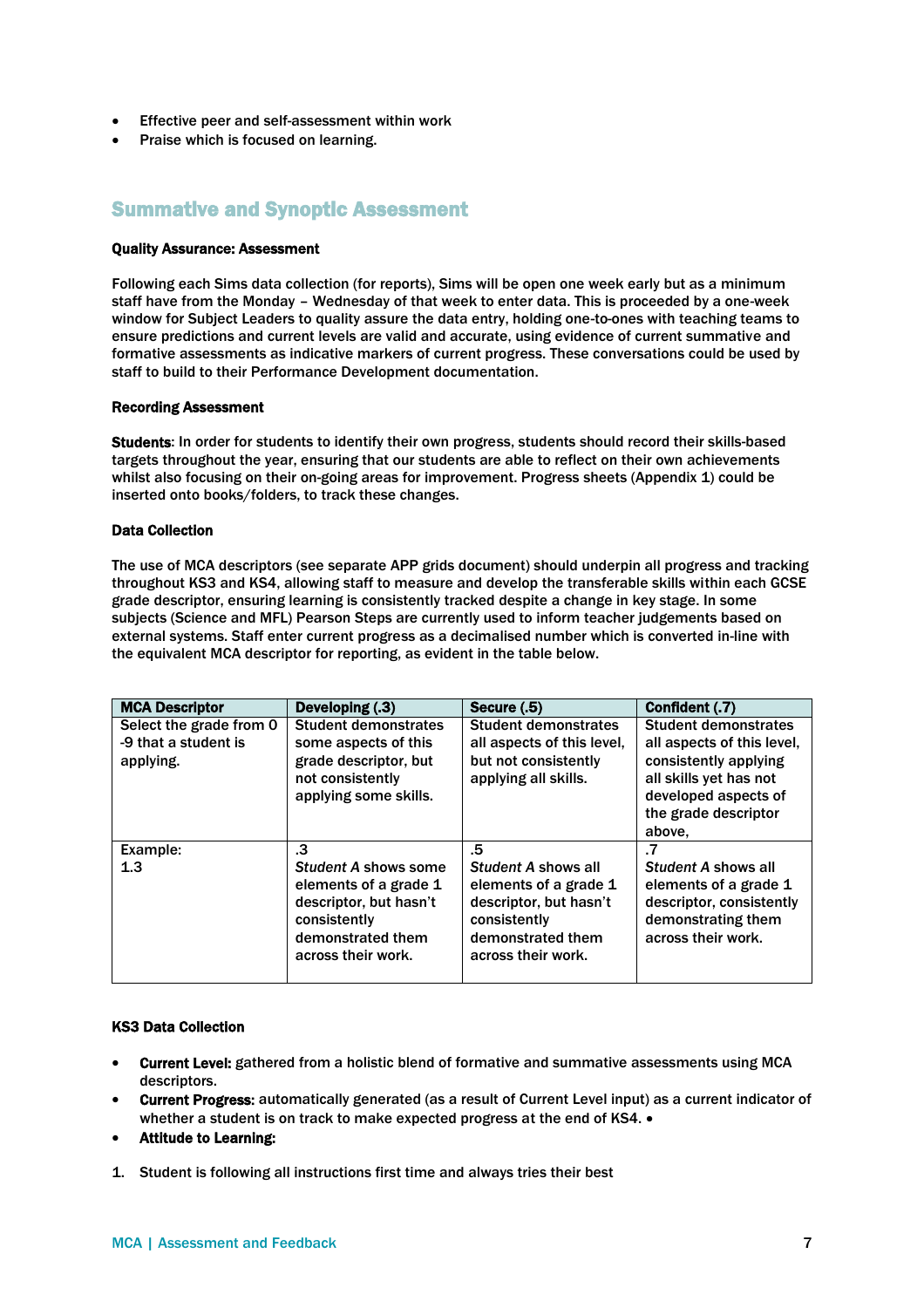- 2. Student occasionally needs a reminder to follow the school rules and try their best
- 3. Student consistently does not follow the school rules or engage with their learning

#### KS4 Data Collection

- Current Level: gathered from a holistic blend of formative and summative assessments using MCA descriptors.
- Teacher Estimate: based on current performance and projected progression (if they continue to perform in this way and attend interventions put in place, the expected grade that would follow).
- Professional Prediction:
- 1. Student is securely meeting their teacher estimate and has the potential to exceed
- 2. Student is securely meeting their teacher estimate
- 3. Student is just meeting their teacher estimate and is at risk of dropping to the grade below

#### Attitude to Learning:

- 1. Student is following all instructions first time and always tries their best Feedback that moves learning forward
- 2. Student occasionally needs a reminder to follow the school rules and try their best
- 3. Student consistently does not follow the school rules or engage with their learning

Departmental Tracking: set skills defined within departments using MCA descriptors to map current level should occur at a department level, enabling bespoke interventions to occur using data.

## Synoptic Assessment Procedures (PPEs included)

| 1              | Subject Leader to create/collate exams covering all skills and knowledge taught since the start of |
|----------------|----------------------------------------------------------------------------------------------------|
|                | the course, set out similar to KS4 final examinations.                                             |
| $\overline{2}$ | Subject Leaders to liaise with class teacher and SEND department to plan for access                |
|                | arrangements                                                                                       |
| 3              | Subject Leader to share the mark scheme with the team and meet to standardise the papers           |
|                | together. Ensure exam markers are used as 'experts' to support staff in training or newer to       |
|                | specifications.                                                                                    |
| $\overline{4}$ | Subject Leader to distribute the papers equally with 'seeded' papers used to joint mark from any   |
|                | concerns within standardisation activity                                                           |
| 5              | Ensure accurate trackers are used to capture data before Sims entry. Question Level Analysis       |
|                | (QLA) to occur to remedy any gaps in knowledge.                                                    |
| 6              | Students reflect on their assessment and development needs, acting on data to progress forward.    |

## Targeting Setting - Mitigating Disadvantages through Targets

Our targets are set to diminish the difference between our lower entry points and national average entry points. Targets are set to ensure our students aim for the same outcomes - and in many cases higher outcomes - than the national expectation, to ensure disadvantage is mitigated for by our expectations.

## Progress Paths

Internal tracking of student progress occurs over the five years with the use of a Progress Path within all subject areas. This enables staff to map progress and intervene - where necessary - to ensure a student is on target to meet the national age-related expected progress throughout their school career.

## MCA Descriptors